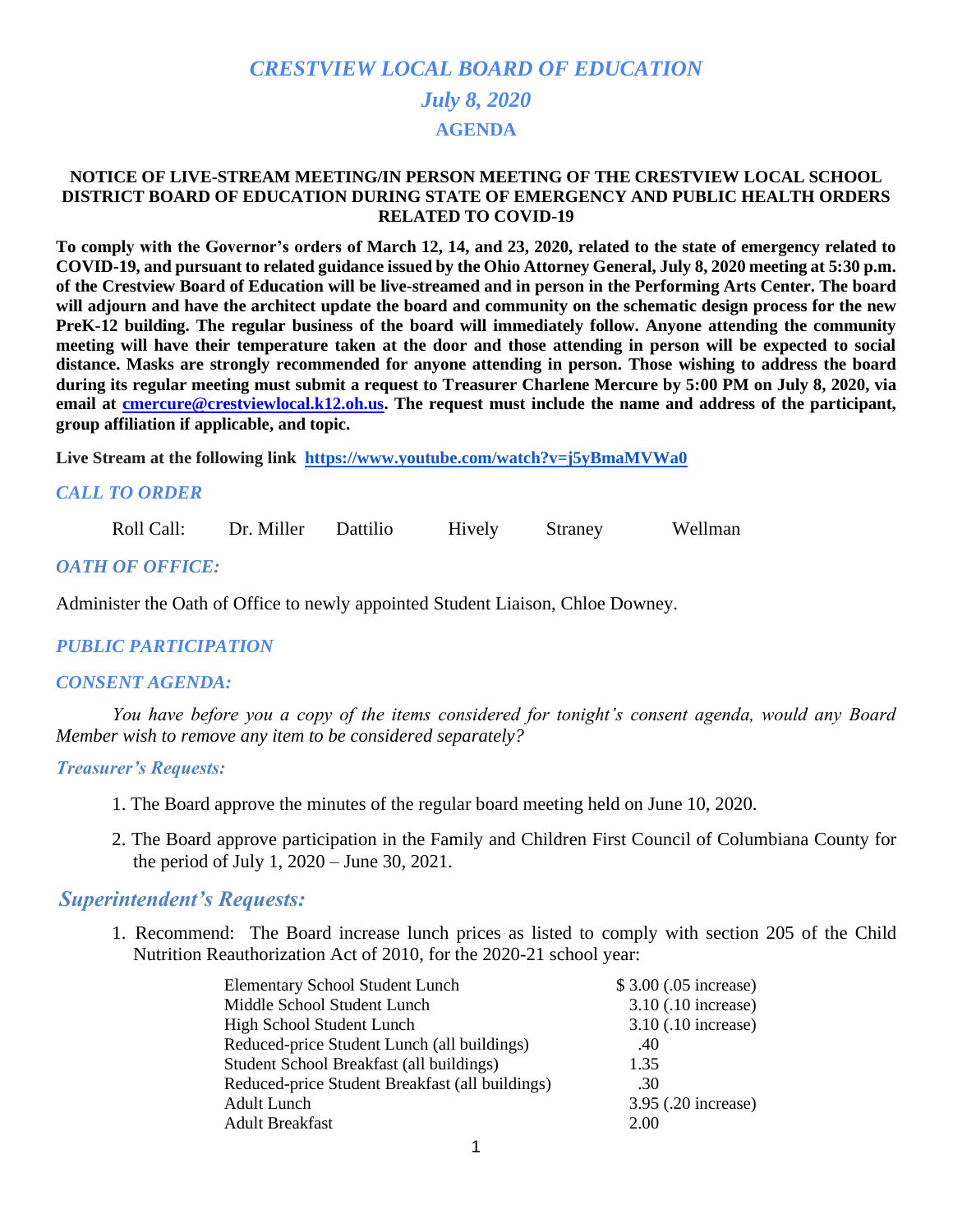2. Recommend: The following a la carte lunch prices be approved for the 2020-21 school year:

| Main Entrée w/o tray              | \$2.60 |
|-----------------------------------|--------|
| Sandwiches                        | 2.60   |
| Main Entree with Tray             | 2.00   |
| <b>Breakfast Entrée Hot</b>       | 1.50   |
| <b>Breakfast Entrée</b>           | 1.25   |
| Teacher Salad/Wrap                | 3.25   |
| Salad/Wrap                        | 2.75   |
| Soup                              | 1.25   |
| Fruit/Vegetable Side              | .75    |
| <b>French Fries</b>               | 1.00   |
| Milk                              | .60    |
| Coffee                            | 1.00   |
| One Cookie                        | .40    |
| <b>Two Cookies</b>                | .75    |
| Chips                             | .75    |
| Large Rice Krispy                 | 1.10   |
| Roll/Breadstick                   | .50    |
| Fruit Rollup                      | .75    |
| <b>Small Fruit Snack</b>          | .50    |
| <b>Small Water</b>                | .75    |
| Large Water                       | 1.00   |
| <b>Flavored Water</b>             | 1.25   |
| Switch                            | 1.50   |
| Gatorade                          | 1.50   |
| Small juice                       | .40    |
| Sherbet                           | .50    |
| Trix Yogurt                       | .75    |
| Ice Cream cups                    | .65    |
| <b>Ice Cream Sandwiches/Cones</b> | 1.10   |
| <b>United Dairy Drinks</b>        | 1.25   |

- 3. The Board approve the Student-Athlete and Parent Handbook as presented by Athletic Director, Paul Cusick for the 2020-21 school year.
- 4. The Board approve the Student/Parent Handbook for the 2020-21 school year as presented.

Crestview High School Crestview Middle School Crestview Elementary School

5. The Board employ the following licensed personnel on a one (1) year limited contract basis for the 2020-21 school year according to the salary schedule as recommended by Matthew T. Manley, Superintendent, pending receipt of all required reports:

Emily Goerig – CHS/CMS Art Teacher

- 6. The Board grant FMLA (Family Medical Leave Act) to Ronald Stratton at the exhaustion of his sick and personal leave starting June 15, 2020 as requested.
- 7. The Board accept the resignation of Leslie Biastro, School Psychologist, effective June 30, 2020.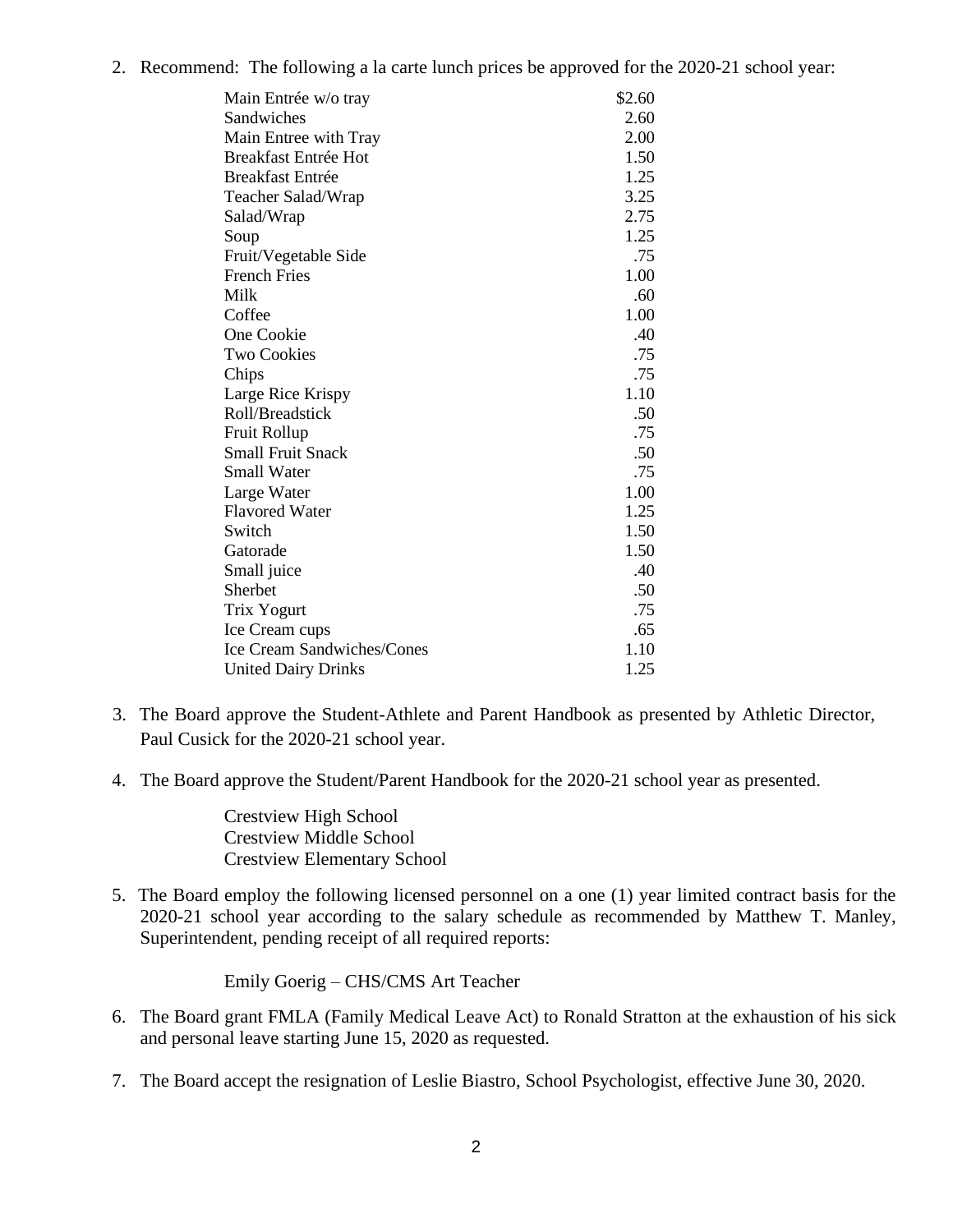8. The Board award the following licensed personnel a supplemental contract to serve as Resident Educator Mentors for up to fifty (50) hours of service mentoring new teachers at \$17.00 per hour for the 2020-21 school year.

Laura Nappi

9. The Board approve the following nonteaching personnel to be granted a one (1) year limited contract basis for the 2020-21 school year, according to the salary schedule; as recommended by Matthew T. Manley, Superintendent, all required reports are on file:

Melissa Fieldhouse – 5-hour bus driver

 10. The Board grant supplemental contracts to the following certificated personnel for the 2020-21 school year as per salary schedule for the assignment designated pursuant to O.R.C. 3313.53; all required reports are on file:

> Eric Bable – CHS Marching Band Director Colby Adams – CES Kindergarten Registration (August 2020) Ashley Bartholomew – CES Kindergarten Registration (August 2020) Lisa Campbell – CES Kindergarten Registration (August 2020) Rachel Sebastiani – CES Kindergarten Registration (August 2020) Janet Leipheimer – CES Kindergarten Registration (August 2020)

11. The Board grant supplemental contracts to the following certificated personnel for the 2020-21 school year as per salary schedule for the assignment designated pursuant to O.R.C. 3313.53; pending receipt of all required reports:

Emily Goerig – CMS Fall Cheerleading Advisor

12. The Board grant pupil activity contracts to the following nonteaching personnel for the 2020-21 school year as per salary schedule for the assignment designated pursuant to O.R.C. 3313.53; all required reports are on file:

> Evan Gottschalk – Performing Arts Center Manager Taylor Hicks – CHS Color Guard Instructor

13. The Board grant pupil activity contracts to the following nonteaching personnel for the 2020-21 school year as per salary schedule for the assignment designated pursuant to O.R.C. 3313.53; pending receipt of all required reports:

> Alyson Salmen-Bable – CHS Fall Cheerleading Advisor Richard Dickinson – CHS Assistant Band Director

14. The Board approve the following as non-paid volunteers for the 2020-21 school year; all required reports are on file:

> Natasha Salmen – CHS Volunteer Varsity Assistant Volleyball Coach Derek McElhaney – CHS Volunteer Varsity Assistant Football Coach Cynthia Beveridge – CHS Cross Country Coach

15. The Board approve the following personnel for Athletic Department volunteers for the 2020-21 school year; pending receipt of all required reports:

> Lily Marr – District Volunteer Athletic Liaison McKalie Stickney – District Volunteer Athletic Liaison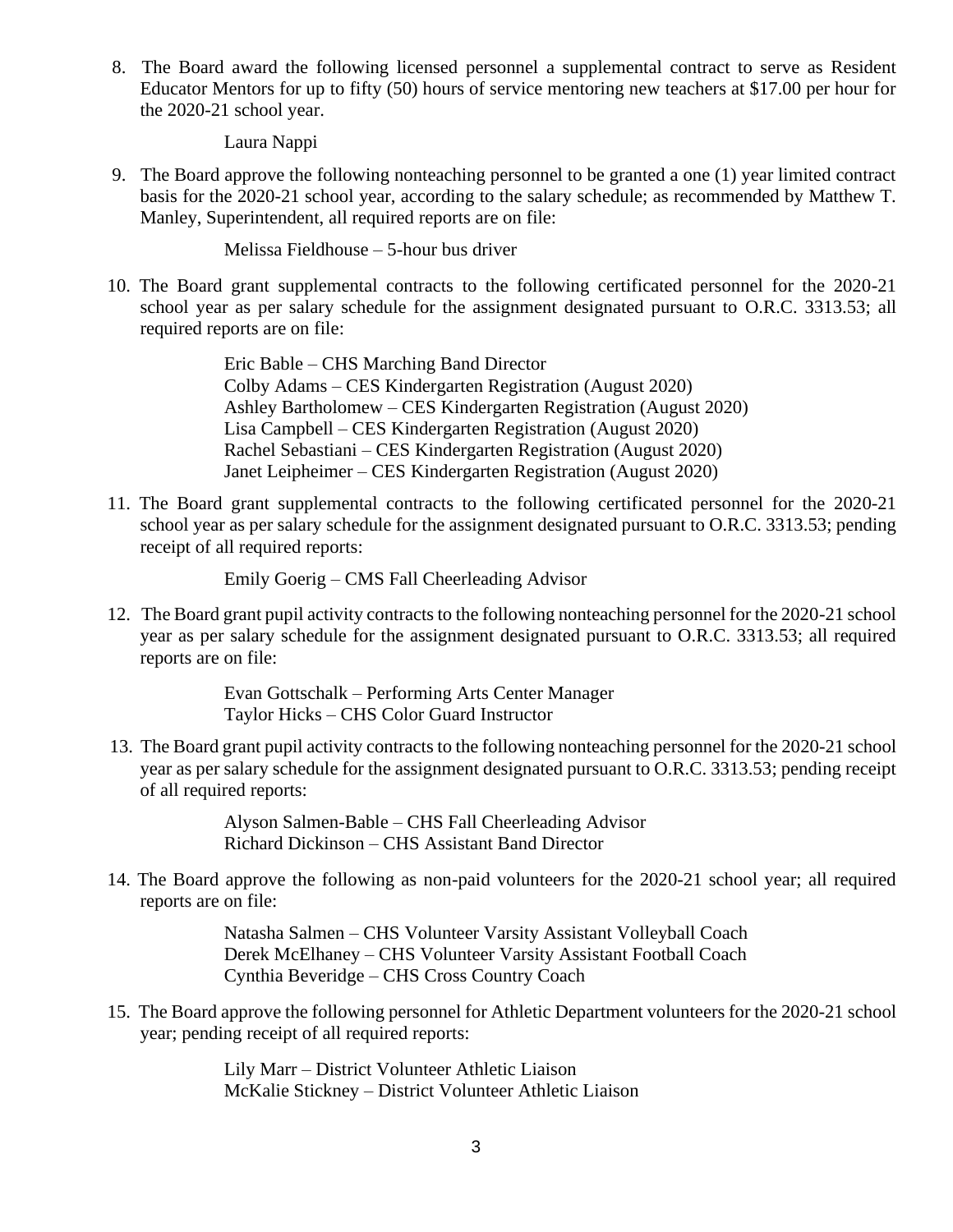16. The Board grant permission to the following to transport students by private vehicle during the 2020- 21 school year:

Ronald McCloskey

17. The Board approve the student accident insurance for the 2020-21 school year be available for student purchase through Guarantee Trust Life Insurance Company, local agent being Kevin L. McKinstry, CLU. Student enrollment cost:

| School-Time Plan | $(K-6)$ - \$23.00  | $(7-12) - $37.00$  |
|------------------|--------------------|--------------------|
| 24 Hour Plan     | $(K-6) - $79.00$   | $(7-12)$ - \$91.00 |
| Football Only    | $(9-12) - $129.00$ |                    |

18. The Board approve the following substitute employee salary schedules for the 2020-21 year:

| Tutoring/Home Instruction                   | $$15.00$ per hour |                  |
|---------------------------------------------|-------------------|------------------|
| <b>Teachers</b>                             |                   | 90.00 per day    |
| <b>Crestview Retired Teachers</b>           |                   | $100.00$ per day |
| Custodians                                  |                   | $10.00$ per hour |
| <b>Secretaries</b>                          |                   | 8.70 per hour    |
| <b>Bus Drivers</b>                          |                   | 15.00 per hour   |
| Cooks                                       |                   | 8.70 per hour    |
| Cafeteria Cashiers                          |                   | 8.70 per hour    |
| Cafeteria Servers                           |                   | 8.70 per hour    |
| <b>Technology Assistant</b>                 |                   | 8.70 per hour    |
| Performing Arts Center Technology Assistant |                   | $12.00$ per hour |

### **END of CONSENT AGENDA**

Recommend the Board approve the consent agenda as presented:

|          | Moved by $\_\_\_\$ , second by $\_\_\_\$ to approve consent agenda. Vote yes: $\_\_\_\_\,\_\_\_\_\$ |                           |  |
|----------|-----------------------------------------------------------------------------------------------------|---------------------------|--|
| Vote no: | Absent:                                                                                             | . Motion carried . Failed |  |

### *Treasurer's Requests/Recommendations not included in Consent Agenda:*

1. The Board approve financial reports and investments as prepared and presented.

| 2. The Board accept donations from:      |                                                                                                                                                                                                                                                                                                                                                                                                                                                                                                                             |  |
|------------------------------------------|-----------------------------------------------------------------------------------------------------------------------------------------------------------------------------------------------------------------------------------------------------------------------------------------------------------------------------------------------------------------------------------------------------------------------------------------------------------------------------------------------------------------------------|--|
| a. Paul & Raedine Hulea<br>b. Jay Radman | \$ 500.00 to Turf Field Project<br>\$ 76.94 to Turf Field Project                                                                                                                                                                                                                                                                                                                                                                                                                                                           |  |
|                                          | Moved by _____, second by _____. Vote yes: _____, _____, _____, _____, _____. Vote no: ____,<br>$\frac{1}{1}, \frac{1}{1}, \frac{1}{1}, \frac{1}{1}, \frac{1}{1}, \frac{1}{1}, \frac{1}{1}, \frac{1}{1}, \frac{1}{1}, \frac{1}{1}, \frac{1}{1}, \frac{1}{1}, \frac{1}{1}, \frac{1}{1}, \frac{1}{1}, \frac{1}{1}, \frac{1}{1}, \frac{1}{1}, \frac{1}{1}, \frac{1}{1}, \frac{1}{1}, \frac{1}{1}, \frac{1}{1}, \frac{1}{1}, \frac{1}{1}, \frac{1}{1}, \frac{1}{1}, \frac{1}{1}, \frac{1}{1}, \frac{1}{1}, \frac{1}{1}, \frac{$ |  |

| 1. Career Center Report               | Mr. Wellman        |
|---------------------------------------|--------------------|
| 2. Student Achievement Liaison Report | Mr. Hively         |
| 3. Legislative Report                 | Mr. Straney        |
| 4. Student Board Member Report        | <b>Miss Downey</b> |
|                                       |                    |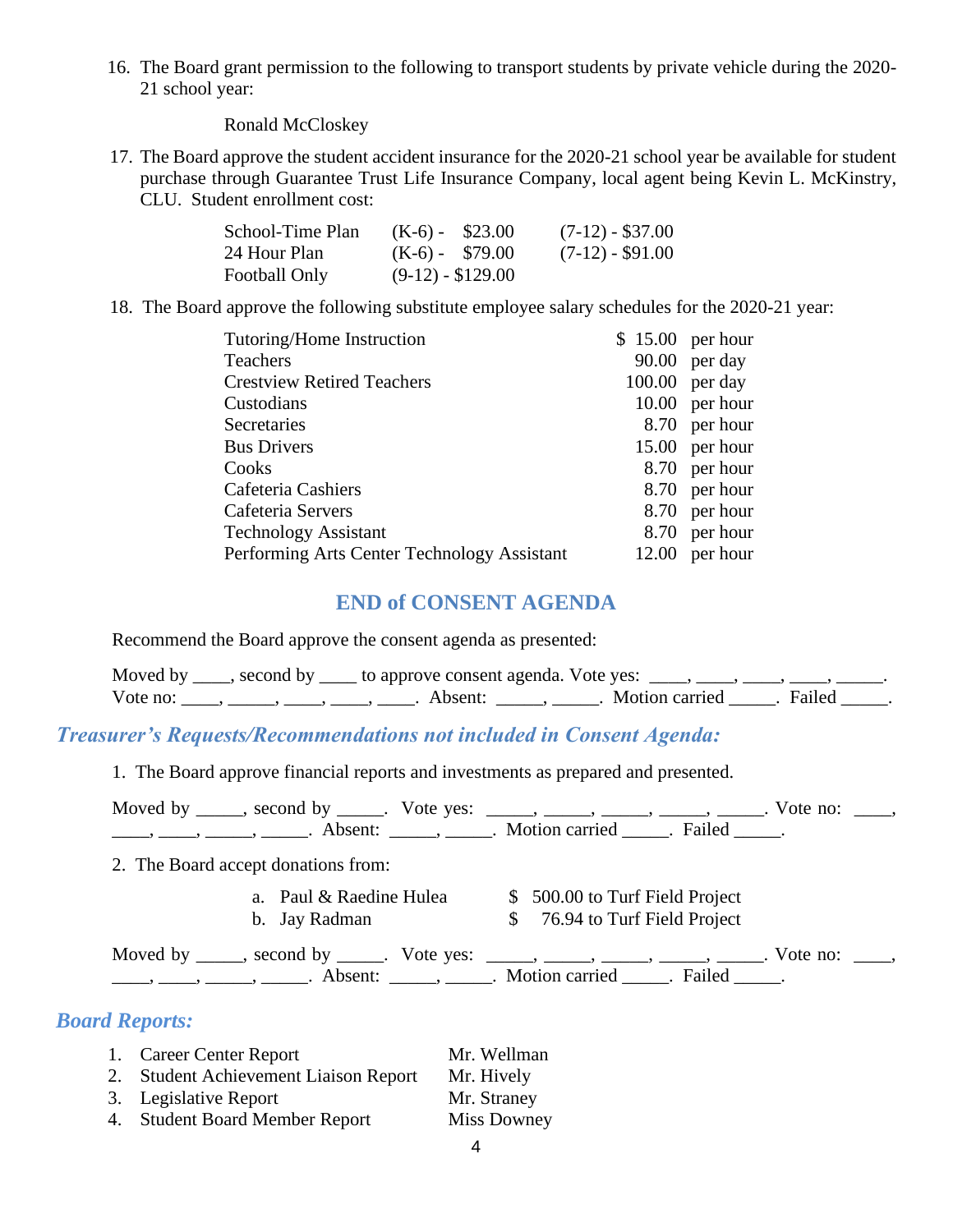### *Superintendent's Committee Reports:*

| 1. Buildings & Grounds | Dr. Miller   |
|------------------------|--------------|
| 2. Athletic Council    | Mr. Dattilio |
| 3. Personnel           | Mrs. Wellman |
| 4. Finance Audit       | Mr. Dattilio |
| 5. Policy              | Mr. Dattilio |
| 6. Communications      | Mrs. Wellman |
| 7. Insurance           | Dr. Miller   |
| 8. Business Advisory   | Mrs. Wellman |

### **Superintendent's Report:** Mr. Manley

### *Superintendent's Requests/Recommendations not included in Consent Agenda:*

1. Recommend: The Board amend the 2020-21 school calendar start date for students from August 24, 2020 to August 26, 2020 and August 24 & 25, 2020 teacher in-service days.

|  | Moved by _____, second by _____. Vote yes: _____, _____, _____, _____, _____. Vote no: |  |
|--|----------------------------------------------------------------------------------------|--|
|  | Absent: , . Motion carried . Failed                                                    |  |

2. Recommend: The Board approve the following resolution for The Jefferson Health Plan Infrastructure Bank Lease Purchase Agreement.

**WHEREAS**, Section 3313.375 of the Revised Code provides that the board of education of a school district may enter into a lease-purchase agreement to provide for the construction, enlarging or other improvement, furnishing and equipping, lease and eventual acquisition of facilities or improvements to facilities for School District purposes, subject to certain conditions; and

**WHEREAS**, this Board has determined to provide for the construction, enlarging or other improvement, furnishing and equipping, lease and eventual acquisition of facilities or improvements to facilities for School District purposes (the "Project") pursuant to a lease purchase agreement (together with any and all addenda, exhibits and attachments thereto, the "Lease") with the Jefferson Health Plan, a regional council of governments organized under Chapter 167 of the Revised Code, and the Jefferson County Educational Service Center the fiscal agent of the Jefferson Health Plan (together, the "Lessor"), a copy of which Lease has been presented to this Board; and

**WHEREAS**, the obligations of the Board under the Lease will be subject to annual appropriations by this Board;

 **NOW, THEREFORE, BE IT RESOLVED** by the Board of Education of Crestview Local School District, County of Columbiana, Ohio, that:

Section 1. Declaration of Necessity of Lease. It is hereby declared necessary and advantageous to the School District for the Board to enter into the Lease to provide for the construction, enlarging or other improvement, furnishing and equipping, lease and eventual acquisition of facilities or improvements to facilities for School District purposes, including the Project.

Section 2. The Lease; Determination of Lease Terms; Other Instruments. The Lease in the form that has been presented to this Board is approved, together with any changes or amendments that are not inconsistent with this Resolution and not substantially adverse to the School District and that are approved by the President and Treasurer of this Board on behalf of the School District, all of which shall be conclusively evidenced by the signing of the Lease or amendments to the Lease, provided that the principal component of the payments due under the Lease shall not exceed \$\_\_\_\_\_\_\_, the annual interest rate at which the interest components of those payments shall accrue shall not exceed  $\frac{1}{2}$ , and the final term of the Lease shall end not later than 121 months from the commencement date of the Lease. The President and Treasurer of the Board and the Superintendent are each further authorized to sign any certifications, financing statements, escrow agreements and other documents and instruments and to take such other actions as are desirable, advisable, necessary or appropriate to consummate the transactions contemplated by this Resolution and the Lease.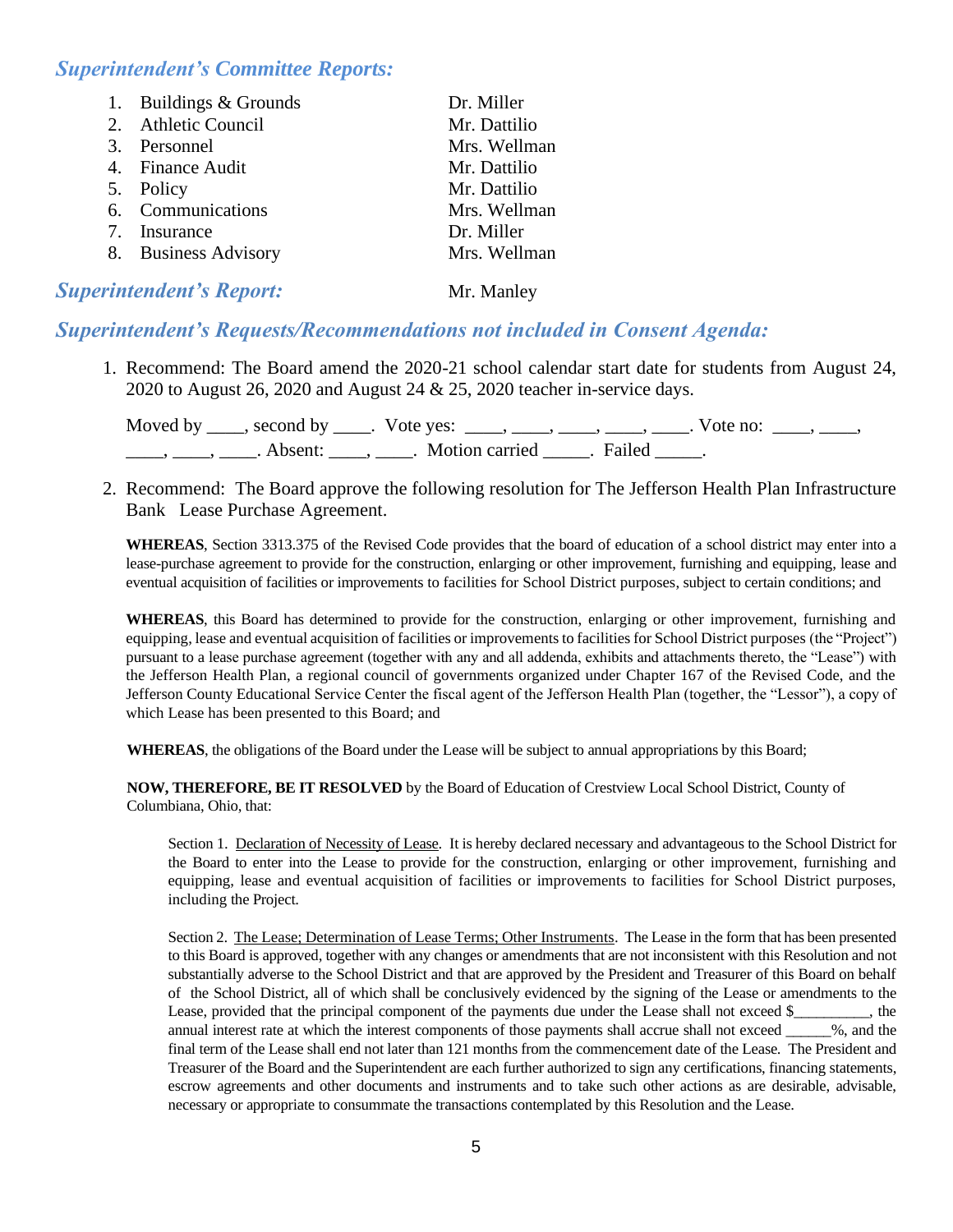Section 3. Appropriation of Funds; Application of Lease Proceeds. The funds necessary to make any Lease Payments due under the Lease during the current fiscal year have been appropriated and shall be used for that purpose. Any moneys received by the School District in consideration for entering into the Lease shall be paid into the proper fund or funds, and those moneys are hereby appropriated and shall be used for the purpose for which the Lease is authorized.

Section 4. Essentiality. This Board hereby determines that the Project and the uses thereof for School District purposes are essential to the School District for the proper, efficient and economic operation of the School District and the welfare of its students.

Section 5 Prior Acts Ratified and Confirmed. Any actions previously taken by School District officials or agents of this Board in furtherance of the matters set forth in this Resolution are hereby approved, ratified and confirmed.

Section 6. Compliance with Open Meeting Requirements. This Board finds and determines that all formal actions of this Board and any of its committees concerning and relating to the adoption of this Resolution were adopted in an open meeting of this Board or committees, and that all deliberations of this Board and any of its committees that resulted in those formal actions were in meetings open to the public, in compliance with the law.

Section 7. Captions and Headings. The captions and headings in this Resolution are solely for convenience of reference and in no way define, limit or describe the scope or intent of any Sections, subsections, paragraphs, subparagraphs or clauses hereof. Reference to a Section means a section of this Resolution unless otherwise indicated.

Section 8. Effective Date. This Resolution shall be in full force and effect from and immediately upon its adoption.

| Moved by _____, second by _____. Vote yes: |                           | Vote no: |  |
|--------------------------------------------|---------------------------|----------|--|
| Absent:                                    | . Motion carried . Failed |          |  |

3. The Board approve the following resolution for reduction in force:

*WHEREAS*, in accordance with the requirements of Ohio Revised Code Sections 3319.17, 3319.171 and 3319.172, and the collective bargaining agreements for classified and certified staff, the Board of Education determines the need to reduce employees through the reduction of certain administrative, teaching and non-teaching positions and the suspension of employment contracts for financial reasons not otherwise avoidable through attrition; and

*WHEREAS*, the Superintendent has examined the current work force and has recommended the following reductions in force be made; and

1. The reduction of one classified secretarial position.

2. The partial reduction of one teaching position from full time to part-time.

*WHEREAS*, the Superintendent has notified the individuals involved and the respective and the bargaining representatives of his recommendations.

*NOW, THEREFORE, BE IT RESOLVED*, that the Board of Education approves the recommendations of the Superintendent and suspends teaching and non-teaching positions for financial reasons effective for the 2020-2021 school year.

*BE IT FURTHER RESOLVED*, that in accordance with RC. §3319.172 and Article IX – *Reduction in Force* of the Negotiated Agreement between the Board of Education and the Crestview Local OAPSE Chapter #300, the following nonteaching position is, for financial reasons, suspended effective at the beginning of the 2020-2021 school year:

#### Stefanie Buhecker, District Secretary

*BE IT FURTHER RESOLVED*, that in accordance with RC. §3319.17 and Article 12 – *Reduction in Force* of the Negotiated Agreement between the Board of Education and the Crestview Education Association, the following teaching position is for financial reasons reduced from a full-time status to part-time status effective at the beginning of the 2020- 2021school year:

Derek Ciapala, CHS Teacher

*BE IT FURTHER RESOLVED*, that the Superintendent or Treasurer is authorized and directed to notify the Associations and the above-named affected individuals of the Board's action and to advise them of further rights available under law and the relevant collective bargaining agreements.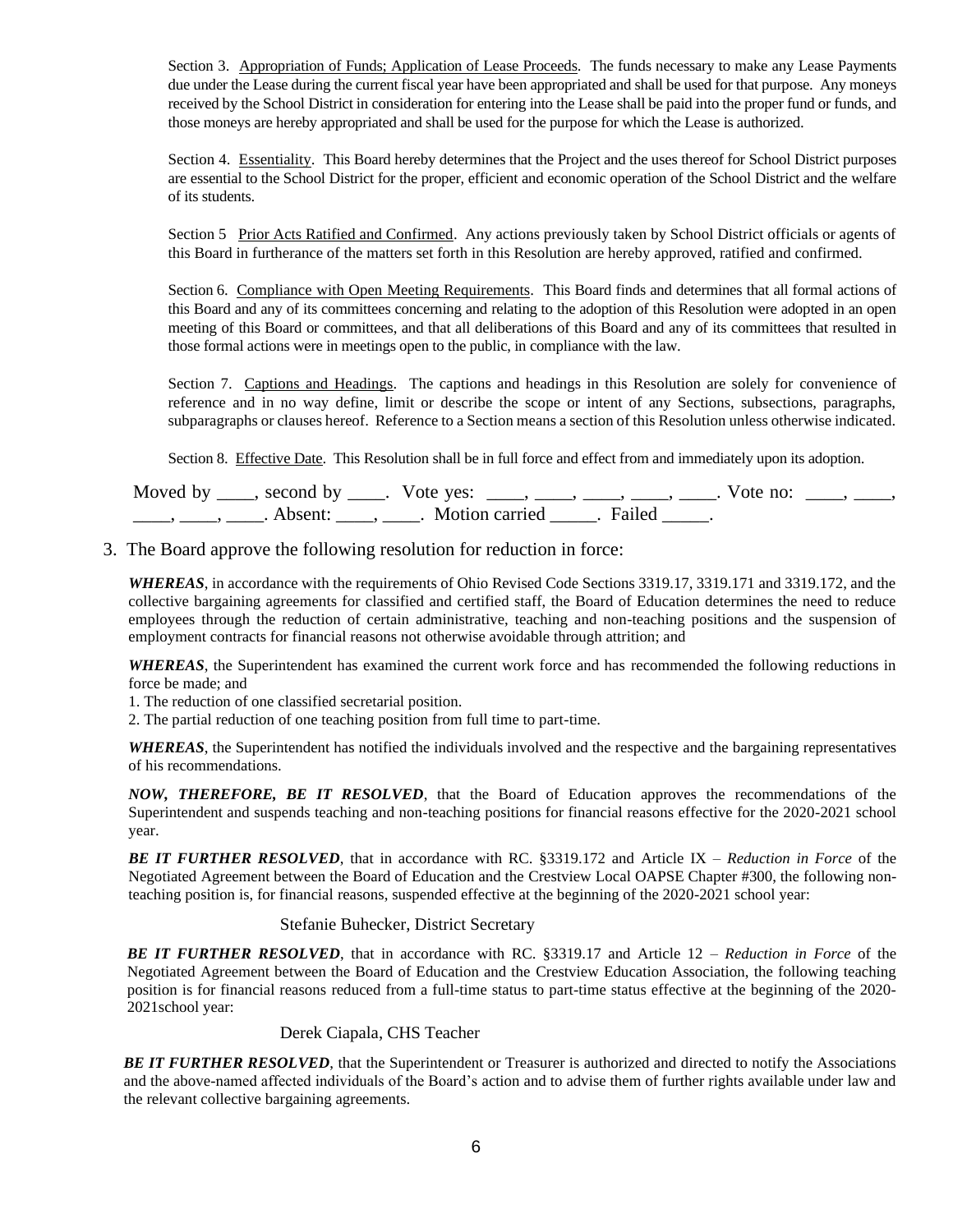*BE IT FURTHER RESOLVED*, that it is hereby found and determined that all formal action of this Board concerning and/or relating to the adoption of this Resolution was taken in an open meeting of this Board and that all deliberations of this Board and any of its committees that resulted in such formal action were in meetings open to the public and in compliance with all legal requirements, including Section 121.22 of the Ohio Revised Code.

| Moved by | second by           | Vote ves: |                |        | Vote no: |  |
|----------|---------------------|-----------|----------------|--------|----------|--|
|          | Absent <sup>.</sup> |           | Motion carried | Failed |          |  |

4. Recommend: The Board approve the following resolution to approve Waterline Easements:

*WHEREAS*, in conjunction with Governor Mike DeWine's program for clean water in Ohio, a new water line is being installed from New Waterford to the Crestview Local Schools; and

*WHEREAS*, as part of the construction it is necessary to collectively grant the Village of New Waterford certain easements and rights of way for access to construct, relay, inspect, maintain, repair, operate, renew and remove a water line, water pipeline and all necessary appurtenances thereto.

*NOW THEREFORE BE IT RESOLVED* that the Board of Education hereby authorizes and grants the Village of New Waterford three (3) Waterline Easements and Rights of Way as described in the attached Easement Instruments and accompanying drawings and which are attached hereto and made a part of this Resolution.

*BE IT FURTHER RESOLVED*, that the Board of Education authorizes the Board President, Superintendent and Treasurer to execute and notarize the Easement Instruments.

**BE IT FURTHER RESOLVED**, that it is hereby found and determined that all formal action of this Board concerning and/or relating to the adoption of this Resolution was taken in an open meeting of this Board and that all deliberations of this Board and any of its committees that resulted in such formal action were in meetings open to the public and in compliance with all legal requirements, including Section 121.22 of the Ohio Revised Code.

| Moved by | second by          | Vote yes: |                | vote no: |  |
|----------|--------------------|-----------|----------------|----------|--|
|          | A <sub>bsent</sub> |           | Motion carried |          |  |

5. Recommend: The Board approve the resolution for blizzard bags for the 2020-21 school year. The blizzard bags will be used for snow days 6, 7, and 8 if needed.

#### **Calamity Day Resolution**

*WHEREAS*, section 3313.482 authorizes a board of education to adopt a by August 1 of each year to provide online learning opportunities for students in lieu of attendance on such days of closure;

*NOW THEREFORE BE IT, AND IT IS, HEREBY RESOLVED,* that the Crestview Local board of education hereby approves the following plan.

#### **PLAN FOR ALTERNATIVE MAKE-UP OF CALAMITY DAYS**

Pursuant to Ohio Revised Code section 3313.482, the board of education of Crestview Local Schools hereby authorizes the following plan to allow students of the district to access and complete classroom lessons in order to fulfill up to a maximum of the number of hours that are the equivalent of three school days because of the closing of schools for any of the reasons specified in section 3313.482.

1) This plan is adopted, pursuant to approval of the board of education, prior to August 1.

2) This plan includes the written consent of the teachers' employee representative as designated under division (B) of section 4117.04. Such consent is on file in the official file of the board of education and is hereby incorporated into this plan as if specifically rewritten.

3) Not later than November 1 of the 2020-21 school year, each classroom teacher shall develop a sufficient number of lessons for each course taught by that teacher with such lessons requiring, in the judgment of the teacher, an amount of time equal to or greater than the number of hours that are the equivalent of three school days in such teacher's class.

4) The teacher shall designate the order in which the lessons are to be posted on the district's web portal or web site.

5) Teachers will update or replace such lessons as necessary throughout the school year based on the instructional progress of students.